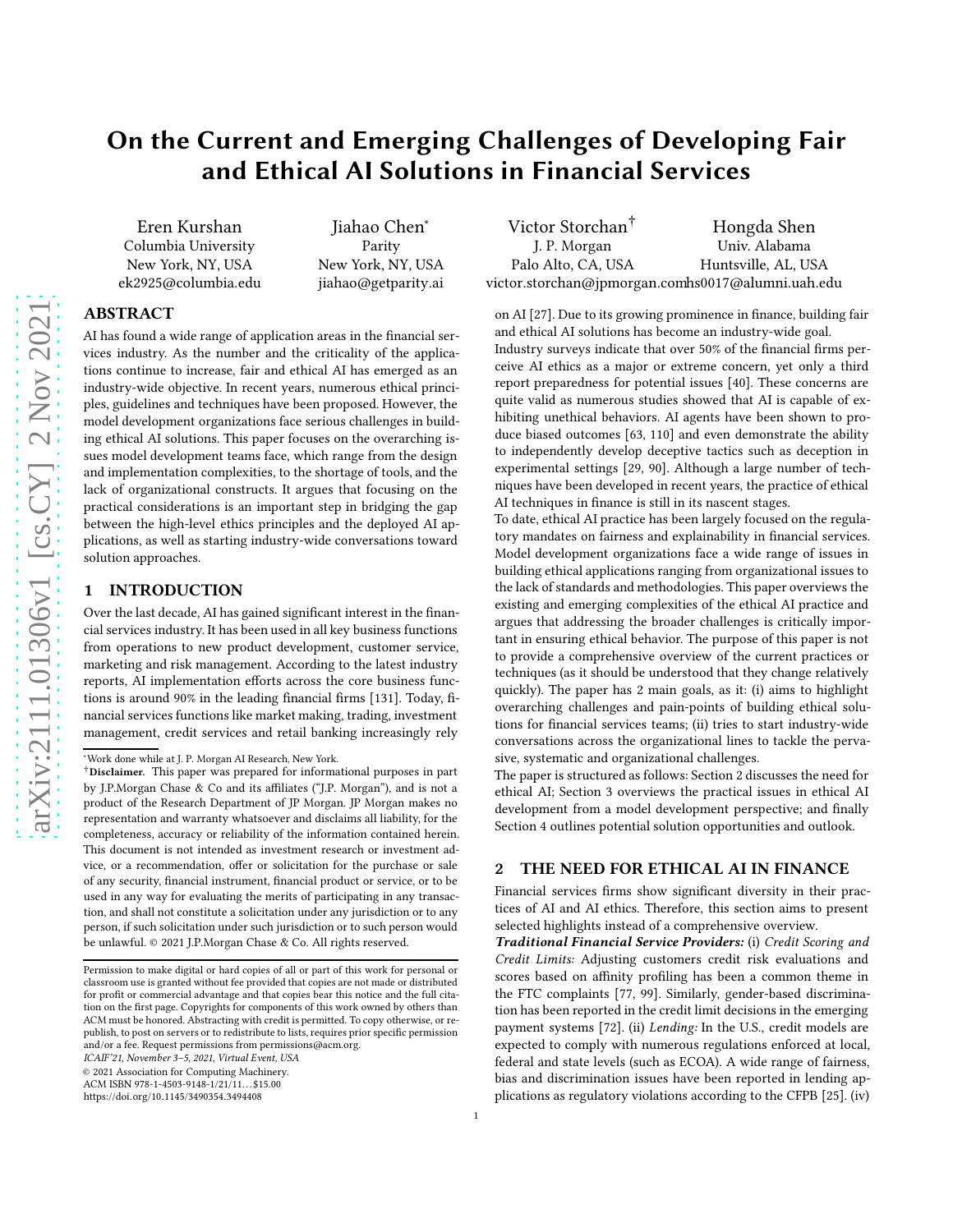Operational Models: Financial firms use AI pervasively for their operations ranging from customer service, to customer loyalty programs, and authentication etc., each of which have varying levels of ethical risks. Image processing (used in authentication solutions, security functions etc.) have been shown to carry bias risk [\[24](#page-7-4)]. Similarly, NLP (used in the customer service applications, financial assistants, recruiting, and personnel management) has a tendency to inherit and exhibit discriminatory patterns [\[8](#page-7-5), [47](#page-8-6), [112\]](#page-9-2), even when preventative measures are taken. Overall, there has been limited focus on the ethical profiles of the operational models in financial services.

FinTech & Big Tech: Financial technology firms experienced a remarkable growth in the past few years. According to the industry surveys, fintech has reached over 60% global adoption rate [\[43](#page-8-7)]. Consequently, the reports of bias and other ethical issues also increased in recent years [\[55](#page-8-8)]. As non-bank lenders face less regulatory scrutiny, their AI models pose growing ethical concerns [\[22\]](#page-7-6), among which unorthodox data usage and feature selection emerge as common problem areas [\[99](#page-8-4)]. According to [\[96\]](#page-8-9), global fintech firms utilize thousands of features for credit scoring and lending. Digital footprints are frequently used to analyze the individuals in many dimensions and serve as a gateway for protected class information (like age, race, gender, marital status, disability etc.) [\[19](#page-7-7)]. The use of customers marital and dating status, social media profiles, SMS message contents [\[102\]](#page-8-10), activity tracker data [\[101](#page-8-11)], typing speed and accuracy, customers life-stage (e.g., growing family vs. empty nester) [\[127\]](#page-9-3), facial analysis and micro-expressions have been reported for lending decisions [\[123\]](#page-9-4). These create concerns related to privacy, transparency, autonomy and fairness. The limited regulatory oversight, along with fintechs increased prominence in the finance exacerbate the impact of the underlying ethical issues [\[22](#page-7-6)]. In recent years, technology companies have been entering the financial services industry directly or through partnership with financial firms [\[73\]](#page-8-12). These trends further motivated the recent debates for more regulatory oversight on technology companies.

### <span id="page-1-0"></span>3 PRACTICAL CHALLENGES OF ETHICAL AI

#### 3.1 Conceptual Challenges

Challenge 1. The complexity and the interdisciplinary nature of ethics is perceived as an obstacle for many development organizations.

Complexity: Despite the emerging interest, dedicated AI ethics efforts are still not common among the model development teams in financial services. Ethics involves numerous interdisciplinary theories, hard to quantify criteria, and remarkable breadth and depth. These factors make it difficult for the development organizations to come up with clear goals and strategies [\[5\]](#page-7-8). Hence, they often perceive this complexity as an obstacle in starting AI ethics efforts. Defining and implementing ethical AI behavior for a wide range of financial AI applications (from trading to retail banking applications) is a non-trivial task.

Scope: (i) Long list of Principles: During the last few years, a large number of AI ethics guidelines and policy documents has been published globally, each presenting a long list of principles. Recent studies have quantitatively analyzed these documents to pinpoint the shared principles [\[66\]](#page-8-13). Even from a limited set of guidelines, over 60 individual principles have been identified [\[66\]](#page-8-13). Out of these, the top 5 shared principles were: transparency (encompassing explainability, interpretability etc.), fairness (including but not limited to non-bias, non-discrimination, equality), non-maleficence (capturing the primum non nocere, security, safety), responsibility (consisting of accountability, liability etc.) and  $\frac{privacy}{}$ . Guideline documents exhibit significant divergence with respect to their specificity, as well as the interpretation of the principles and their implementations. This also yields consequential variations in their overall impact [\[107](#page-9-5)]. (ii) Limited Application Span: Banks tend to focus on the regulated and higher-visibility models for ethical AI, and rely on the legal and regulatory requirements as the primary guidelines. However, the reports of ethical issues in unexpected applications and unregulated industries showcase that this limited scope carries significant risks. (iii) *Fintech:* The limited regulatory oversight of the financial technology firms also poses a significant risk as noted earlier [\[22](#page-7-6)].

#### Challenge 2. Ethical norms are not universal or static, showing variations over time, across applications, and cultures.

The inherent variations among ethical norms have been showcased by various studies: (i) Context and Application-Specific Variations: Acceptable norms in one application or context may not be acceptable in others [\[109\]](#page-9-6). (ii) Population Variations: Ethical variations are common across populations, geographical regions and cultures [\[10\]](#page-7-9),[\[67](#page-8-14)]. (iii) Temporal Variations: Ethical norms change over time and in some cases relatively quickly. Examples of such changes can be found in the medical ethics [\[26\]](#page-7-10)(such as the shift from beneficence to the increased patient autonomy in medicine [\[28\]](#page-7-11)). Despite the need to fine-tune the AI-based solutions for such variations, relying on *moral subjectivity* carries tremendous risks for AI [\[97](#page-8-15)]. Graded governance frameworks were proposed to capture the variations at population, culture and individual-level [\[130\]](#page-9-7). However, current AI applications do not have access to such frameworks.

### 3.2 Design-Time Considerations

Challenge 3. Picking the right approach from a rapidly expanding list of fairness techniques is a difficult task for the development teams.

Fast-Growing List of Criteria: Even in the past few years alone, a large number of fairness definitions and metrics has been proposed [\[32](#page-7-12), [79,](#page-8-16) [83\]](#page-8-17). This rapidly-expanding list and the complexity of the individual criterion are challenging from an implementation perspective [\[48,](#page-8-18) [59](#page-8-19)]. Moreover, in the past few years, studies have started exploring the inherent limitations, conflicts, interactions and the unexpected long-term consequences of the state-of-the-art techniques [\[18,](#page-7-13) [20,](#page-7-14) [36\]](#page-7-15), which results in open-ended and difficult explorations for the development teams.

Process Complexity: (i) Model Governance Timelines: As a part of the model risk management review, AI teams are expected to justify all design decisions made during the model development [\[74\]](#page-8-20). This implies that the selected fairness criteria has to be compared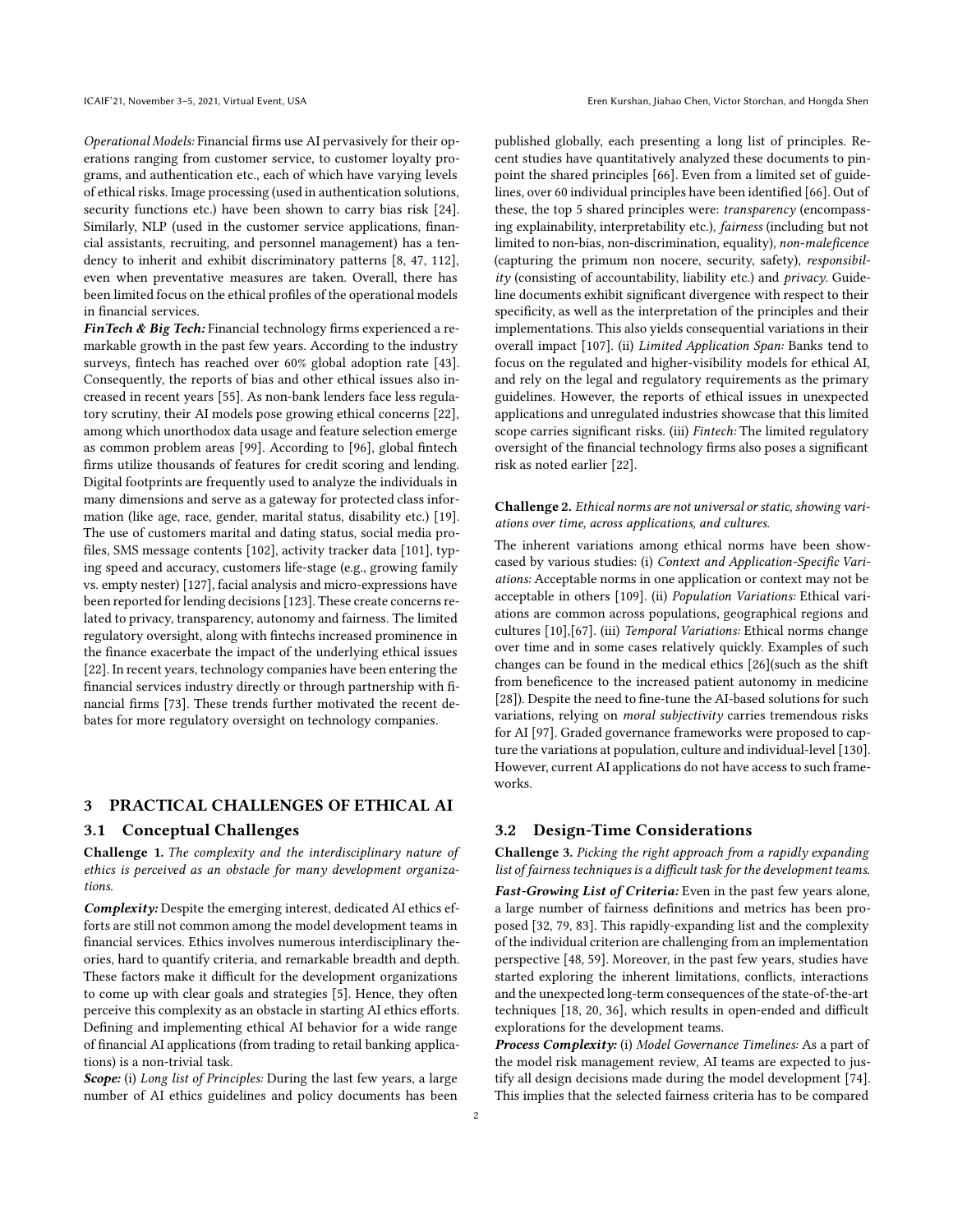with all viable alternatives and justified for its own merits. The extensive list of techniques, combined with the lack of industry standards, increases the amount of time required to complete the analysis and reviews. As a result, some development teams try to avoid using AI ethics techniques if there is no clear regulatory mandate. (ii) Design-time Analysis: Likewise, model development organizations are frequently overwhelmed with the difficulties of picking and implementing the right set of techniques during development. Since there are no standards, the effort to incorporate the fairness metrics scales with the number of alternative approaches.

#### Challenge 4. Ethics principles involve complex design trade-offs, with no clear guidelines on how to manage them.

Design Trade-offs: During the development process, even a few principles translate to complex, multi-objective optimization problems for AI [\[66](#page-8-13)] (involving numerous design trade-offs and possible conflicts [\[20\]](#page-7-14)). Navigating this complex design space requires tool and infrastructure support in addition to consistent and clear criteria. Yet, AI development organizations have limited to no access to such tools, supporting infrastructures or guidelines.

Incompatible or Conflicting Criteria: The difficulties and in some cases the potential impossibility of satisfying multiple principles at the same time have been demonstrated by studies like [\[49](#page-8-21)]. (i) Explainability vs. Accuracy: The possible clashes between explainability and model accuracy have been studied by many researchers in the machine learning community [\[78](#page-8-22)]. Though new studies posit that there is no inherent conflict between the two principles [\[104\]](#page-8-23), explainability remains to be challenging for most high-performance machine learning approaches (like deep learning) [\[56](#page-8-24)]. (ii) Privacy vs. Fairness: Potential compatibility of fairness and privacy principles raise fundamental questions [\[42](#page-8-25)]. [\[35\]](#page-7-16) claims that it is impossible to achieve exact fairness with differential privacy. The resulting conflicts showcase the need for more guidance during the design and development stages. (iii) Fairness Criteria: Conflicts can also occur among the criteria used for a single ethics principle such as fairness. [\[18,](#page-7-13) [71\]](#page-8-26) argue that it is not possible to simultaneously satisfy calibration and forms of classification parity for fairness. Similarly, [\[31\]](#page-7-17) shows the incompatibility of the equal positive/negative predictive values, and the equal false positive/negative rates if base rates differ across groups.

Transparency vs. Security and Privacy: Transparency is a critically important tool to ensure trustworthy AI behavior. The blackbox nature of AI in commercial and unregulated applications has been a growing concern in the industry [\[57\]](#page-8-27). Intellectual property protections and liability considerations appear to play a significant role in the secrecy. Algorithmic transparency aims to make the underlying algorithms, and in some cases the model data, public. However, it faces confidentiality and security issues in financial use cases. A large number of models (such as transaction processing, fraud detection, risk models) lose effectiveness with even limited public information sharing. In transaction processing and retail banking applications, criminals quickly develop custom attacks to bypass the fraud detection models. Novel solution approaches are needed to balance these opposing forces and enable increased transparency without sacrificing the security and privacy.

Challenge 5. The selection of fairness definitions and metrics is a complex process, requiring analysis to ensure long-term consequences, compatibility with other ethics and fairness principles etc.

Long-Term Consequences and Sufficiency: Fairness techniques may have different effects over time. A technique that helps the protected classes in the short-term may end up hurting them in the long-term. These effects are hard to predict and are often counterintuitive [\[36\]](#page-7-15). They require tool and infrastructure support as well as extensive analysis. Others studies raised important questions on the quality and the adequacy of the existing techniques in detecting bias and discrimination [\[34](#page-7-18)].

**External Interactions:** AI applications in finance are often tightly intertwined with various external processes. As AI-based decisions have growing influence in the society, individuals have the incentive to change their behavior to positively affect the outcomes [\[84\]](#page-8-28). This interconnectivity often yields unexpected interactions and occasionally positive feedback loops. Identifying, analyzing and profiling external interaction and feedback patterns are essential, due to their potential to go out of control and yield negative outcomes [\[12,](#page-7-19) [34\]](#page-7-18). However, these efforts are highly demanding and require significant research investments.

Counterintuitive Effects: In credit decisions, some scholars emphasize counterfactual fairness (i.e. the outcome would not change if the entity belonged to a different class) [\[75\]](#page-8-29), while others assert that AI systems should have the capacity to compensate for the existing social inequalities. Recently, it has been shown that compensation techniques have the potential to negatively impact the long-term outcomes for the protected classes [\[62,](#page-8-30) [84\]](#page-8-28), which motivates thorough analysis of the consequences of such approaches during design and development stages.

#### 3.3 Implementation Challenges

#### Challenge 6. Ethical principles and processes are often hard to quantify and implement in AI applications.

Individual Principles & Criteria:Fairness definitions have been quite effective in providing metrics and criteria for AI applications in finance [\[89\]](#page-8-31). However, beyond fairness, ethical principles are harder to quantify and implement in computing systems. A multitude of context-specific intricacies, application-specific variations, singularities, conflicts and boundary cases make the practical implementations complex and the resulting characteristics unclear [\[7](#page-7-20)]. Processes & Systems: Focusing solely on the individual principles is not sufficient for ethical behavior, as the supporting architectures and mechanisms to operationalize the principles are missing. As an example, humans prioritize among different principles and rules (of varying rigidity and importance) while making ethical judgements [\[14\]](#page-7-21). Presently, AI lacks such mechanisms and the system architecture to accommodate ethical processes.

#### Challenge 7. Almost all stages of the AI development process impact the resulting ethical profile.

Many Sources of Bias: Model development involves numerous stages, each of which can affect the overall behavior of the model [\[12\]](#page-7-19). (i) Problem Formulation: Bias may be introduced as early as the initial problem formulation and during the high-level definition of the solution [\[94](#page-8-32)]. (ii) Data Biases: may occur during the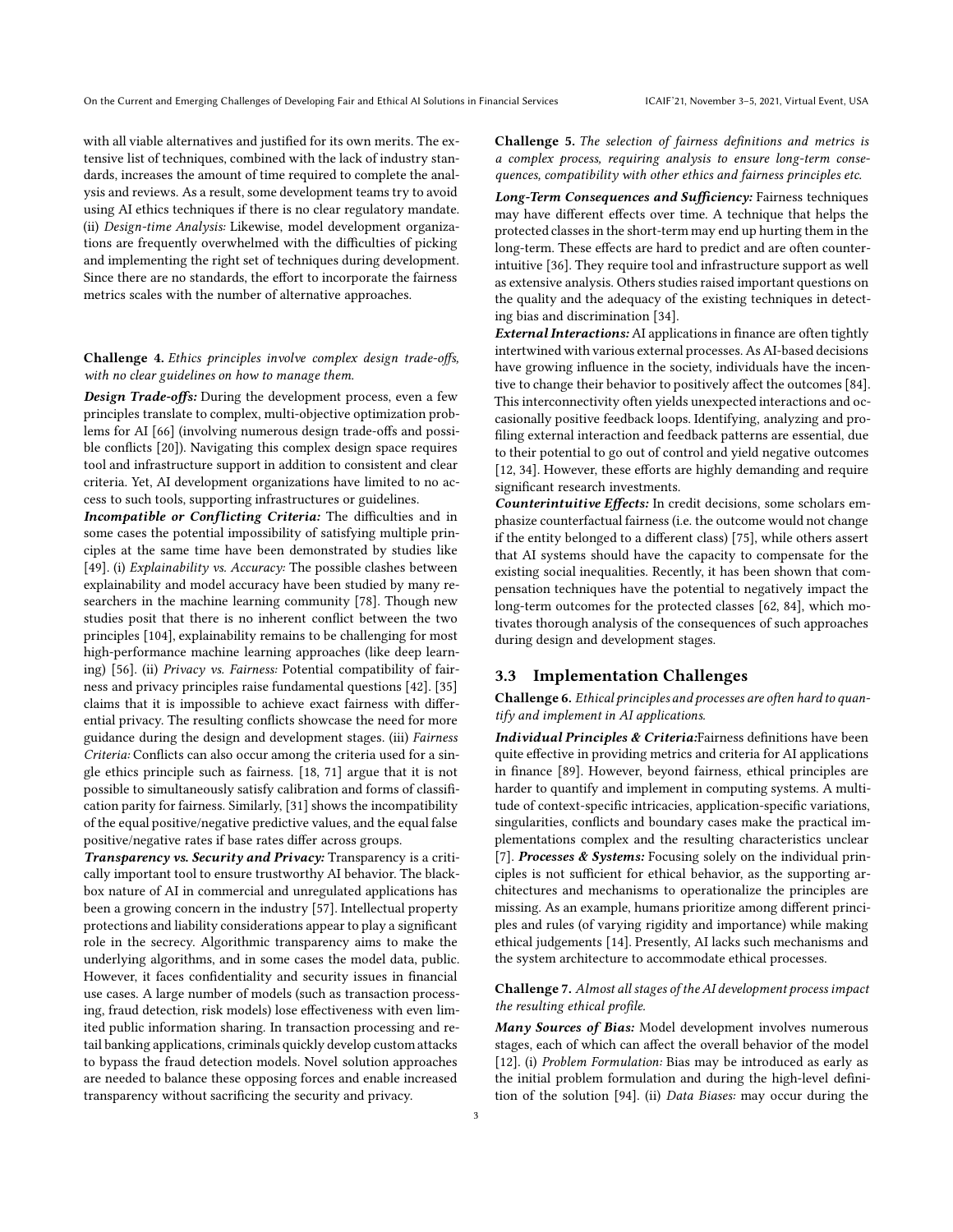data source selection, data acquisition, analysis, evaluation, measurement, sampling, aggregation and representation. Biases during the predevelopment include historical data biases, temporal bias, external biases, historical interaction and channel biases, data limitation biases, data quality and processing biases. (iii) Algorithmic Bias: Later, during the algorithm selection, solution design, algorithm selection, objective function selection, and threshold selection stages need to be carefully designed for prevention. During the feature selection, each feature candidate carries the potential for bias. The omitted variables and feature preprocessing may also inject bias. [\[61\]](#page-8-33) shows that compressed models can also over amplify the bias compared to a non compressed baseline. (iv) Interaction Bias: During the model execution, bias may occur as a result of the interaction differences between segments (such as the mobile banking application usage among young and elderly client populations). Financial applications crucially need specialized techniques for data quality, data hygiene, provenance and debiasing to address the underlying data problems: (i) Debiasing & Detection: Specialized techniques and processes are needed to detect, assess and mitigate bias; (ii) Traceability & Provenance: Required to track and manage the model data throughout its life-cycle; (ii) Data Quality Criteria: Such as metrics, benchmarks, and data quality frameworks [\[60](#page-8-34)]); (iii) Tool & Infrastructure Support: Needed to cover the endto-end model life-cycle for bias detection and mitigation.

Data & Model Ownership: In most financial firms, the data used for model development comes from numerous sources, owned and maintained by different organizations and lines-of-businesses (LOBs). Yet, current AI ethics efforts and mandates remain mostly within the development organizations. AI teams usually have limited/no access to the source databases and reference data systems. Furthermore, they have limited control over the data during its lifecycle (including the upstream data processes until the data reaches the model development systems). Firm-wide data ethics processes and organizational changes are needed to ensure that the model data is acquired, processed and used according to the firms AI standards and guidelines.

#### Challenge 8. Model development alone does not guarantee ethical behavior; post-development and deployment are equally important.

(i) Testing and Profiling: Due to its inherent opacity, AI requires extensive profiling to assess its behavior in different scenarios. Currently, AI testing and profiling stages are primarily focused on the model performance and compliance. In order to achieve the desired deployment behavior, AI applications need to be thoroughly profiled and tested for their adherence to the ethics principles in different scenarios. (ii) Post-Development Stages: AI ethics procedures need to cover the entire model life-cycle to be effective. Post-development stages including model validation, model maintenance, monitoring and audit are essential to ensure the desired behavioral profile. (iii)Monitoring & Mitigation: Currently, regulated models are go through on-going monitoring reviews periodically (with minimum of once a year). Beyond the periodic reviews, AI and machine learning models are rarely continuously monitored in real-time [\[74](#page-8-20)]. As a result, it is hard to detect and mitigate issues in a timely manner. [\[118\]](#page-9-8) uses robotics examples to illustrate the dangers of solely focusing on the development stages for ethics. Without real-time mitigation, models may be exposed

to interventions and change their behavior over time. Ethics architectures and design-layers have been explored to further ensure consistent and reliable behavior during run-time [\[117](#page-9-9), [125\]](#page-9-10). With AI's ever-growing application list and sophistication, similar constructs may be needed for financial applications in the near future. (iv) Socio-Technical Systems: [69, [115\]](#page-9-11) argues factors such as trust, algorithmic recourse and human-interactions are key components to maximize the overall deployment system utility.

#### Challenge 9. Ethical AI is hard to define and implement in the broader financial applications.

Defining What is Ethical: Even though AI has been pervasively used across the industry, defining what is ethical has been considered a difficult task for a wide range of financial applications (including trading systems, financial advisory services, investment and portfolio management systems, customer service applications, marketing and loyalty campaigns, retail banking applications etc). [\[124\]](#page-9-12) discusses the potential dangers of AI through various scenarios, including an AI-based trading system that makes decisions with no ethical considerations or capabilities . Such systems have the potential to cause remarkably negative outcomes without concern for the broader economic, societal or ethical implications of their decisions. However, so far, there has been very limited work on the definition of ethical behavior for the broad range financial applications that use AI (with the exception of a few areas like highfrequency trading algorithms [\[37\]](#page-8-35)). Similarly, the implications of ethics principles (beyond fairness and explainability) need to be considered for the full application scope. For example, autonomy is an important ethics goal according to numerous guidelines, yet the implications on customer interaction models (marketing, sales and user experience systems) or retail banking applications of AI has not been analyzed.

Application & Scale: (i) Unforeseen Issues in Unexpected Applications: A large portion of the AI ethics issues has been reported in unexpected applications like chatbots, image labeling and face recognition systems. The limited purview of the ethical AI practices in finance is a significant drawback in addressing such unforeseen issues. This underscores the need to incorporate the design principles pervasively and universally across all AI deployments. (ii) Scale of Impact: In other application areas, AI models have been used to build economies of attention like social media. In these systems attention is harvested and traded whether or not the attention-seeking behavior is moral [\[17](#page-7-22)]. By nature, the financial services industry also has significant economic and societal impact, in which the scale of AI's impact is currently not accounted for [\[58\]](#page-8-36). Designing AI applications for their full potential instead of the incremental value-add may yield improved outcomes in terms of such broader impact.

Beyond Individual Models: (i) Individual Models vs. Complex Systems: In most financial firms, decision systems involve numerous interconnected and interdependent models. However, the definition of ethical behavior at the individual model-level vs. systemlevel remains unclear for most systems. (ii) External Interactions & Feedback Loops: Algorithmic solutions often exhibit strong interactions with the external environment [\[34\]](#page-7-18). In 2013, algorithmic trading systems spiraled out of control (by going into a positive feedback loop on shorting) when the Associated Press's Twitter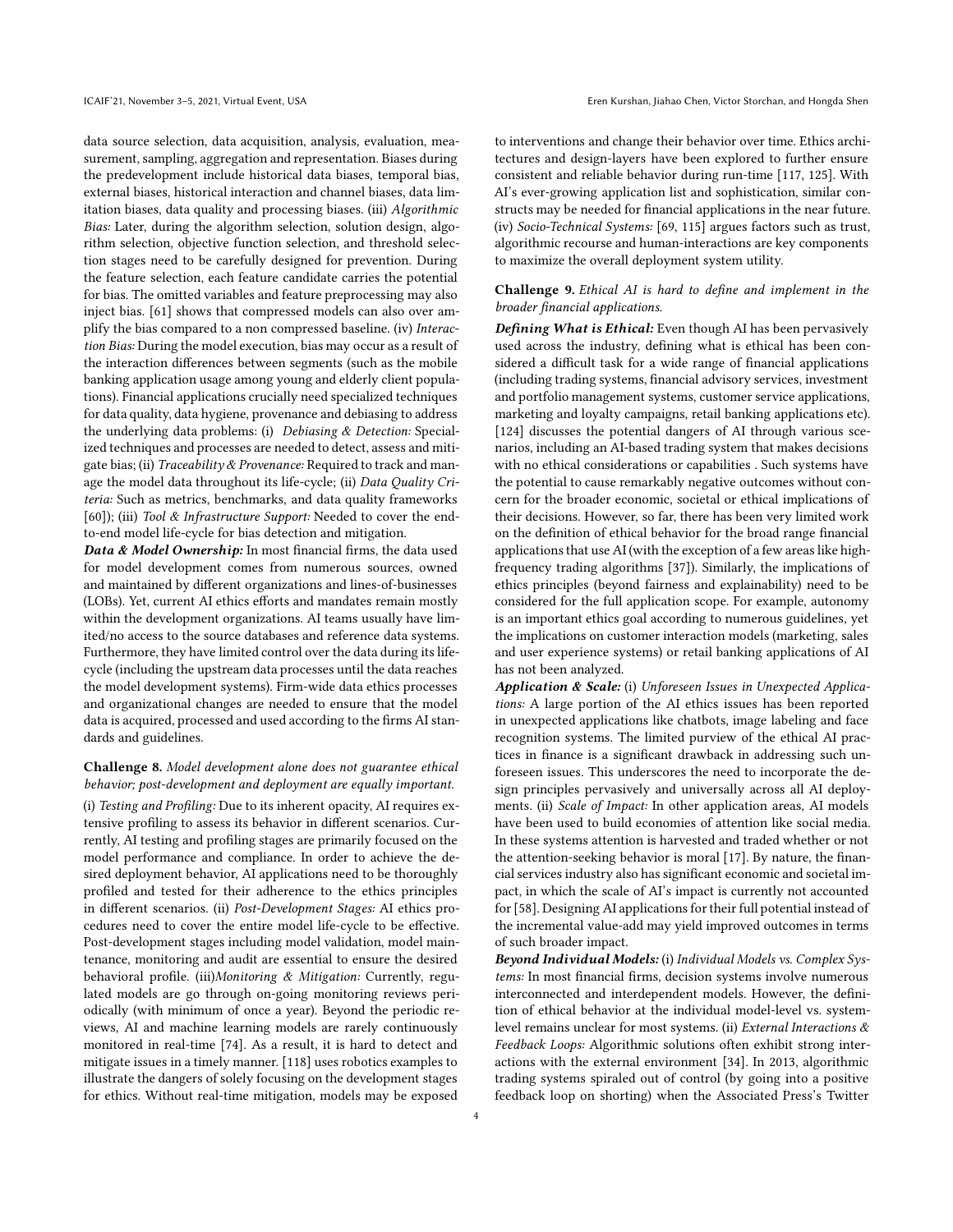account was hacked [\[68](#page-8-37)]. Such robustness problems may have ethical implications for other AI applications in the future. Without AI ethics practices and run-time oversight, autonomous AI agents may adopt fraudulent behaviors like bid-rigging, price fixing and other forms of collusion [\[45\]](#page-8-38).

#### 3.4 Guidelines, Standards and Regulations

Challenge 10. Development organizations face a gap between the high-level ethics guidelines and the deployment systems.

Principles & Guidelines: In recent years, a large number of AI ethics guideline documents have been published: International guidelines (e.g. OECD Principles [\[92](#page-8-39)], E.U. Guidelines, G7 Vision on AI), country guidelines (e.g. U.K., Singapore, Australia), association guidelines (e.g. ACM [\[1](#page-7-23)], IEEE Principles [\[64\]](#page-8-40)), AI non-profit and consortium guidelines (e.g. Asilomar Principles [\[51\]](#page-8-41)), company guidelines (e.g. Google, Microsoft, IBM), state and regional guidelines etc. These policy and guideline documents include a long list of high-level principles and recommendations, while providing limited guidance on specifics, interpretation, accountability and implementation aspects [\[66\]](#page-8-13), which affect their impact factor according to studies like [\[58\]](#page-8-36). Some scholars have criticised and questioned the overall adequacy and sufficiency [\[57](#page-8-27)]. However, principles and high-level guidelines had limited impact on the practice so far [\[85](#page-8-42)].

Application & Industry-wide Guidelines: While high-level guidelines are valuable, a full-stack of supporting rules and processes is necessary to make them actionable during the implementation: (i) Application-Specific Guidelines: Application-specific guidelines are needed to ensure consistent AI behavior across in financial applications such as mortgages, lending, credit scoring, financial advisors, risk management etc. (ii) Industry Standards: Financial industry AI standards may provide critical guidance, similar to the robotics standards like BSIs BS8611, IEEEs P7000 that outline the potential risk categories and guidance on the mitigation strategies. (iii) Administrative Organizations and Codes of Practice: Codes of ethics for AI, similar to the code of ethics for medical professionals, have been proposed by some researchers [\[87,](#page-8-43) [120\]](#page-9-13). Likewise, social license concepts [\[39\]](#page-8-44) and specialized regulatory entities (similar to FDA and other regulators) have been suggested for industry-wide guidance [\[116\]](#page-9-14). Regardless of the alternative paths, the need for clear and thorough guidelines is evident.

Firm-wide Policies, Standards & Processes: (i) Ethics Policies and Frameworks: Similar to the existing risk management frameworks and risk policies in the financial institutions, firm-wide ethics frameworks and ethics policies are essential in ensuring the desired outcomes as well as consistent implementation practices across the firm. Since the resulting AI behavior is impacted by all design stages, end-to-end coverage of the model life-cycle (from the problem formulation, to development, testing, run-time monitoring and mitigation) is imperative to achieve this. Furthermore, extending the European Commission's traceability criteria for AI is critical in the highly-complex model development landscape (which requires traceability for all datasets and processes involved in the data gathering and labelling phases) [\[44](#page-8-45)]. (ii) Standards and Metrics: Additionally, firm-wide and application-specific (quantitative and qualitative) criteria are required to standardize the firmwide development efforts. Post-development, similar criteria can

be used for run-time management and mitigation purposes (such as alerting and mitigation mechanisms). (iii) Libraries: Firm-wide libraries are essential for the pervasive dissemination and implementation of the ethical AI principles, rules and guidelines. Libraries may include references for the principles, quantitative and qualitative criteria, process guidelines, ethics review guidelines, application-specific standards, operational specifications, standard ethics tools and techniques etc.

Tools & Methodologies: As a result of the infrastructure and tool limitations, AI development teams are frequently compelled to pick one approach against another without the ability to perform thorough analysis to support their decisions. In the last few years, a number of AI ethics tools have been presented [\[16](#page-7-24), [126](#page-9-15)], yet many external AI tools are not permissible or approved for internal use in the financial firms. Thus, financial AI models are in need of industry-grade and internally approved tool and infrastructure support to improve the resulting model behavior.

Regulatory Guidance: Regulations are unique in their ability to enforce the desired behavior (at times through fines and penalties), as well as reducing the complexity and subjectivity of the ethical criteria. (i) Fine-tuning Existing Regulations: According to the industry reports, most financial regulators are in the process of reviewing the existing financial regulations for potential adjustments and expansions to address the growing use of AI [\[38,](#page-8-46) [91](#page-8-47)]. In 2019, SEC announced rule amendments to modernize the risk factor disclosures that are mandated pursuant to the Regulation S-K, to capture the emerging concerns on AI risks through materiality [\[108\]](#page-9-16). According to the news reports, FDIC has been pushing for expanded AI regulations [\[129\]](#page-9-17). CFTC and FINRA published their comprehensive reports with recommendations on AI use [\[30,](#page-7-25) [47](#page-8-6)]. More regulatory guidance for AI and AI ethics is expected in the next few years. (ii) New Regulations: New regulations were introduced in response to the latest AI and data concerns. These regulations have strong emphasis on transparency, accountability, interpretability and explainability, while their characteristics range from broadscope to local and application-specific acts (e.g. the Illinois Act on the use of AI in specific applications [\[65\]](#page-8-48)). (iii) Next Generation Regulations: Lately, there has been significant interest in regulation development for AI (such as the OECD efforts to support a global governance framework [\[92\]](#page-8-39)). Numerous regulators, including the Basel Committee, held workshops towards future guidance for AI [\[15](#page-7-26)] (akin to earlier data completeness and data quality efforts). The upcoming EU AI Act requires the financial firms to fulfill conformity assessments and categorizes most financial services (e.g. credit scoring system, underwriting tools) as high-risk [\[128\]](#page-9-18). (iv)Regulatory Enforcement: Regulatory enforcement is an important component of ensuring ethical behavior. Exploring the limitations of the current enforcement practices and the use of regulatory technology to assist enforcement [\[22\]](#page-7-6) have gained significant interest lately. The operational aspect of some of the upcoming E.U. regulations [\[119](#page-9-19)] require clarifications and further work for enforcement.

Human Judgement: Although they remain controversial, numerous tests have been proposed to capture the human moral judgement. (i) Human Judgement Tests: Comparative Moral Turing Tests (cMTT) rely on humans to judge the ethical performance of humans and machines [\[4](#page-7-27)], Ethical Turing Tests, use committees of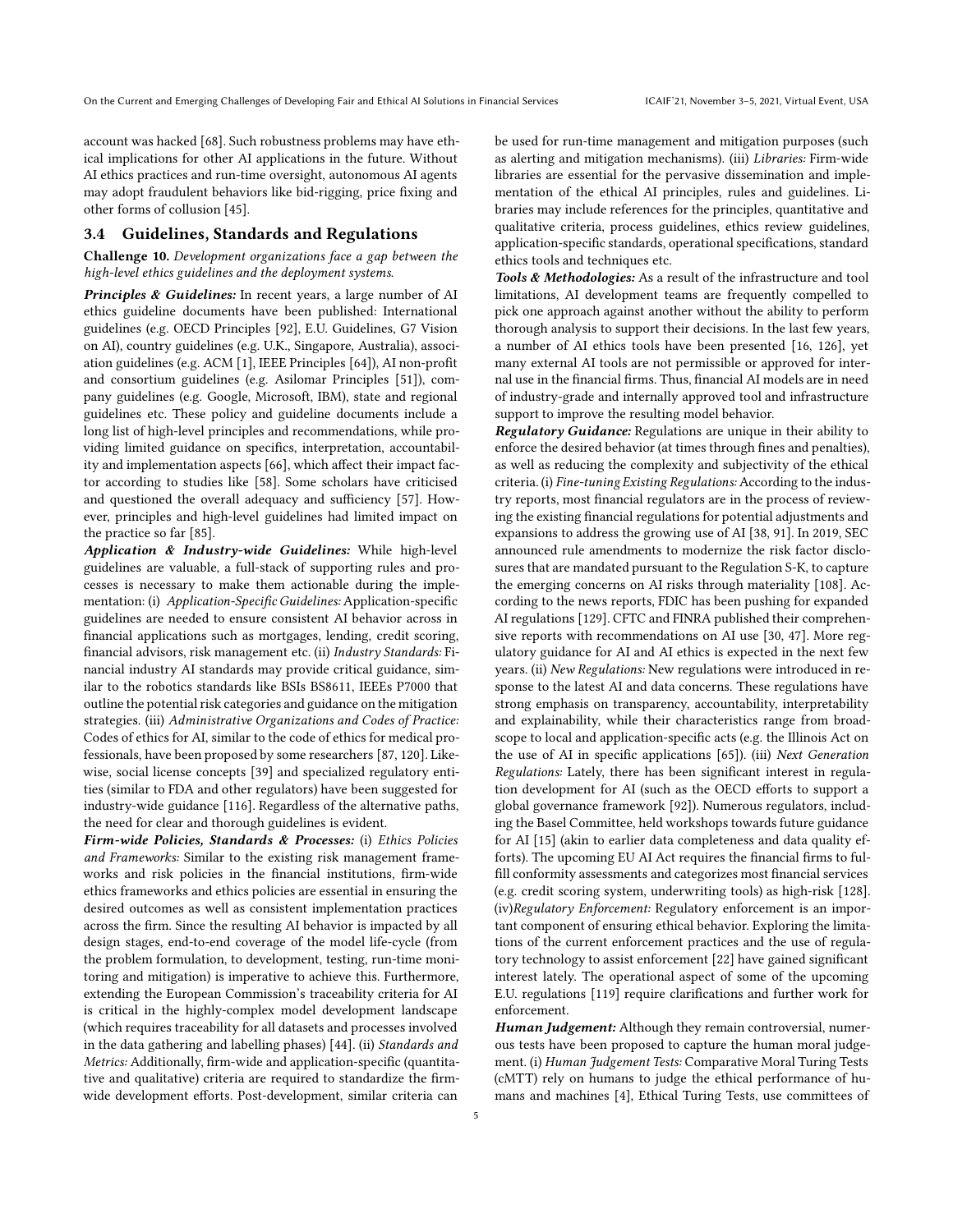ethicists to make decisions on the agreeableness of the AI decisions [\[6\]](#page-7-28). (ii) Human-in-the-loop Decision-making: Human-in-theloop decisions have been explored in various industries to improve the trustworthiness of AI. Due to the prominence of the highbandwidth and real-time applications in the financial services industry, such approaches may be confined to a limited set of applications. Furthermore, as noted in [\[41\]](#page-8-49) both humans and AI have their unique strengths and weaknesses in ethical judgement. Designing for such strengths and weaknesses is essential for solution design. (iii) Reviews and AI Ethics Committees: Reviews and executive-incharge models have been proposed for AI ethics evaluations [\[23](#page-7-29)]. Also, in the past few years, some companies have announced firmwide AI ethics committees. Despite the on-going interest, at this point in time, the adoption rate has been lower in the financial firms and the reports of dismantling and overruling of AI committees in other industries illustrate the uncertainty of the outlook [\[88](#page-8-50), [106](#page-8-51), [122\]](#page-9-20).

#### 3.5 Process & Organizational Considerations

Challenge 11. Contrary to the popular belief, AI development organizations have very limited power in the modeling decisions.

Despite the external perception, in financial firms, most of the design decisions are controlled by the business units and the stakeholders. Model development and technical organizations are generally in service roles, responsible for implementing the decisions. One of the practical challenges is that decision making groups (like the business teams and stakeholders) frequently have limited/no understanding of the technical or ethical considerations of AI. The inherent complexity of AI ethics makes the decision-making process and the final solutions prone to issues. Despite their limited power, the model development organizations are still key, as intermediaries in ensuring that AI ethics decisions are made across the organizational boundaries.

#### Challenge 12. Although AI is pervasively used in almost all of its functions, financial services industry lacks organizational constructs and processes for ethical and fair AI.

Organizational Boundaries & Role Definitions: (i) System vs. Model Ownership: As noted earlier, AI is frequently a component in much larger and complex computational systems. AI components within such systems are frequently developed and owned by different teams and LOBs. As a result of this distributed and complex ownership practice, it is hard to achieve the desired system-level characteristics by solely focusing on the individual AI components. (ii) Data Ownership: Akin to the model ownership concerns, reference data systems are typically owned and managed by number of different organizations. This leaves gaps in the overall design flow, which cannot be solely resolved by the efforts of the model development teams, as they have limited/no-access to the reference data sources or the processes being used. (iii) Role Definitions: AI development involves a large number of developers as well as involvement from business units, data owners, risk and compliance teams, deployment teams etc. Currently there is no clear guidance on the role definitions for the participating teams (or ownership for ethics-related decisions). Most of the AI ethics efforts are voluntarily driven the model development organizations, yet they have limited power in the overall process.

AI Ethics Organizations: Even though firm-level ethics committees have been assembled by a number of companies, relying on ethics committees alone leaves large operational gaps in the AI design and development process. Building dedicated model ethics organizations (with direct involvement and responsibility in the model development) is key in closing these gaps. AI ethics organizations may fit within the existing model risk management framework, with or within the MRM organizational constructs. Despite the well-publicized diversity challenges in the AI development organizations [\[2](#page-7-30)], the decision-making groups (such as stakeholders, line-of-business leads) frequently exhibit much more prominent diversity issues. Hence, it is not possible to represent the subtleties of human judgement with the current development and decisionmaker populations. Ethics committees and AI ethics organizations need to be formed cognizant of such difficulties.

Resource & Time Pressures: (i) Development Constraints: The demand for AI and machine learning development has been surging in the financial services industry. According to the industry surveys, the number of models in the large financial firms increase by 10-25% each year [\[82](#page-8-52)]. Model development teams face serious resource and time pressures, leaving limited bandwidth for AI ethics initiatives. (ii) Model Risk Management Constraints: Comparably, model risk management groups face resource and bandwidth constraints, which affects the AI development and governance timelines negatively. Model governance process was designed for traditional financial models like capital analysis and faces problems in assessing and managing AI risk. Risk management reviews frequently take many months to sometimes years [\[74](#page-8-20)] (even without AI ethics techniques). For many development teams, this creates pressures to avoid sophisticated AI ethics techniques to meet the governance review timelines. The lack of clear ethics guidelines and theoretical guarantees on AI performance, makes the model governance for AI ethics challenging and time consuming.

Community Involvement: (i) Industry Community: As a result of the organizational restrictions, most AI development teams in the financial firms have limited involvement in the broader AI community, which makes it difficult to follow and adopt the state-ofthe-art techniques. (ii) Academic Community: Likewise, the limited data sharing between the industry and academic groups often reduces the applicability of the resulting academic techniques in deployment systems. The highly-sensitive nature of the financial data and the resulting access restrictions are major obstacles in this process. Latest proposals attempt to tackle these issues by improving the quality of synthetic data [\[9\]](#page-7-31) and building legal-technical frameworks in order to balance the opposing openness and privacy forces [\[135\]](#page-9-21). (iii) Non-Profits and AI Consortia: Lately, a number of non-profits and AI consortia has been formed to primarily focus on responsible and trustworthy AI development (e.g. Partnership on AI, Machine Intelligence Research Institute). These efforts play an important role in trying bridge the gap between academia, industry, governments and regulators.

#### 3.6 Emerging Challenges & Autonomy

Challenge 13. Ensuring ethical behavior in autonomous agents is significantly more difficult than the current AI systems.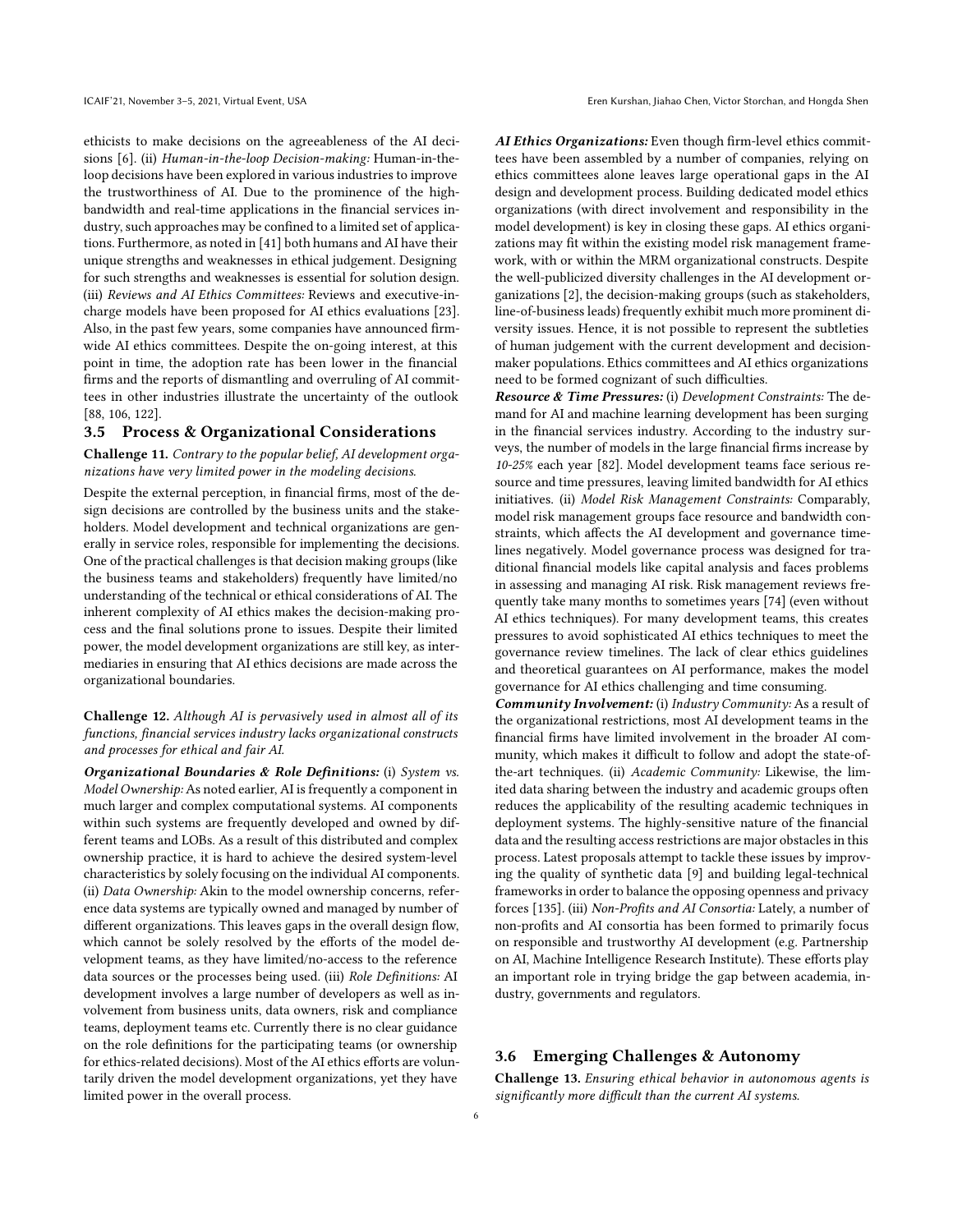(i) Increased Autonomy: Adaptive machine learning approaches have gained significant interest in recent years (e.g. online and reinforcement learning) [\[86,](#page-8-53) [132](#page-9-22)]. Despite their performance advantages, adaptive techniques like reinforcement models are known to surprise developers with their unexpected actions [\[111\]](#page-9-23), which cause issues in ensuring ethical behavior [\[134\]](#page-9-24). (ii) Enhanced Ethical Agency: AI is pervasively used in increasingly sophisticated decision systems for risk management, trading, financial market forecasting, portfolio management [\[114\]](#page-9-25). Implicitly ethical AI has limited capacity to perform ethical scenario analysis or trade-offs. However, with the growing sophistication of AI applications and increased autonomy, these capabilities may be needed soon. AI may be faced with limited and rigid modes of operation and undesired outcomes without such capabilities. Scenario-based ethical analysis has been studied for robotics use cases in controlled lab environments [\[118](#page-9-8)], and remains to be challenging outside of such structured and supervised set-ups.

#### Challenge 14. AI may exhibit novel unethical behaviors and discrimination patterns, which may be hard to discover and mitigate.

Novel Issues: As noted in Section [1,](#page-0-1) AI systems have demonstrated the ability to learn and independently develop unethical strategies (e.g. deception [\[90\]](#page-8-2), aggression [\[76\]](#page-8-54)). In the near future, it will be vital to assess AI's novel behavioral patterns from an ethical perspective. This illustrates the importance of: (i) Extending the Scope of AI Ethics Practice: Broadening the scope of research beyond the human discrimination patterns will be important in detecting and evaluating novel AI behaviors. (ii) Principled AI Approach: A systematic and principled design approach (with potential use of human oversight) may help tackle the emerging behaviors and scenarios [\[130](#page-9-7)].AI may require more diligent and continuous analysis of its actions, mechanisms for intervention and mitigation, as it progresses towards increased autonomy.

Beyond Human Biases: (i) Implicitly Ethical AI: During its implicitly ethical stage, AI discrimination has been shown to possess many characteristics of the human biases (due to factors like historical data use etc). Thus far, AI fairness techniques have been relying on the human biases as the primary guideline to detect AI bias. As AI becomes increasingly autonomous, this strategy will not be sufficient as novel AI behaviors will emerge. (ii) Increased Autonomy: In the past decade, AI has been fed extensive amounts of data about individuals, which carries bias risk, based on characteristics and patterns that may not even be obvious to humans. AI discrimination may affect the external outcomes through the numerous feedback loops (in some cases foster and self-reward for the original discrimination). Such issues have the potential to reach algorithmic starvation for some groups, which may require novel legal protections [\[54\]](#page-8-55).

Detecting Non-Intuitive AI Discrimination: AI relies on large amounts data, complex patterns and feature combinations, in which discrimination is difficult to detect by humans. In contrast, on many occasions, human biases are easier to discover and even can be visually detected (e.g. gender, age, race etc.). Correlation Causation Fallacy: The difficulties of causal inference may lead AI to falsely interpret coincidental associations as causal. Often, not only an individual would not be aware of the discrimination [\[21](#page-7-32), [121](#page-9-26)], experts may require specialized detection techniques to

identify such cases. Informal associations, social networks, browsing activity, personality traits (e.g. introversion), images of personal property [\[70\]](#page-8-56), behavioral patterns have the potential for AI discrimination. According to FTC, in AI-based recruiting applications, subtle facial expressions, gestures and intonation variations have been used for hiring decisions [\[11,](#page-7-33) [121](#page-9-26)]. Further, there are concerns of insufficient legal protections for the resulting discrimination [\[80\]](#page-8-57). This has motivated a wave of new legislation [\[65\]](#page-8-48). While explainability and transparency principles play an important role in the prevention, the emerging AI discrimination issues will likely become more difficult to detect and mitigate in the near future.

Reward & Feedback Mechanisms: Feedback mechanisms play a key role in the moral functions of the human brain. Deficient emotional feedback and the dysfunction of reward mechanisms derail the moral outcome even when correct ethical judgements can be reached [\[33](#page-7-34)]. Objective functions, reward and feedback mechanisms also play a critical role in controlling the overall AI system behavior and in producing more trustworthy solutions. If not carefully designed at the system-level, they may lead to dangerous outcomes.

#### Challenge 15. Emerging security issues and machine learning attacks pose serious risks.

Potential security issues are becoming an increasing concern for highly-critical AI applications in financial services and other industries [\[133\]](#page-9-27). AI models have been shown to have vulnerabilities to machine learning attacks [\[13,](#page-7-35) [50,](#page-8-58) [93](#page-8-59)]. Similarly, deep learning applications are known to be sensitive to even small perturbations in the data [\[93](#page-8-59)]. Hence, reducing their vulnerability to adversarial attacks and designing robust models have become a major implementation goal [\[53](#page-8-60), [113\]](#page-9-28). Exploring model robustness during possible poisoning, evasion, and inference attacks is an emerging topic of interest [\[136](#page-9-29)]. Beyond their security implications, machine learning attacks have the potential to cause serious impact on ethical behavior. According to [\[118](#page-9-8)], even with minor interventions, a robots behavior can be turned from collaborative to aggressive. So far, there has been limited work on such emerging issues in financial models.

#### Challenge 16. The growing use of alternative data in financial services AI models is an ethical concern.

Lately, alternative and non-traditional data sources have gained significant interest in the financial services industry. Although the initial use was to improve credit scoring for the segments with limited/no credit history, fintech firms have significantly broadened the scope through the use of data from data brokers and aggregators [\[81](#page-8-61)]. Alternative data sources include social media, public records, digital footprints, bill payments, transaction data, along with health-indicators, alcohol consumption and other personal data [\[3](#page-7-36), [98](#page-8-62)]. According to the industry reports, data from brokers and aggregators frequently have quality, bias and privacy issues [\[81,](#page-8-61) [103](#page-8-63)]. Furthermore, FTC complaints list numerous unethical practices during the data acquisition, processing and sale [\[100\]](#page-8-64). According to [\[46\]](#page-8-65), some data brokers were charged for selling data for criminal organizations and fraud rings. With the exception of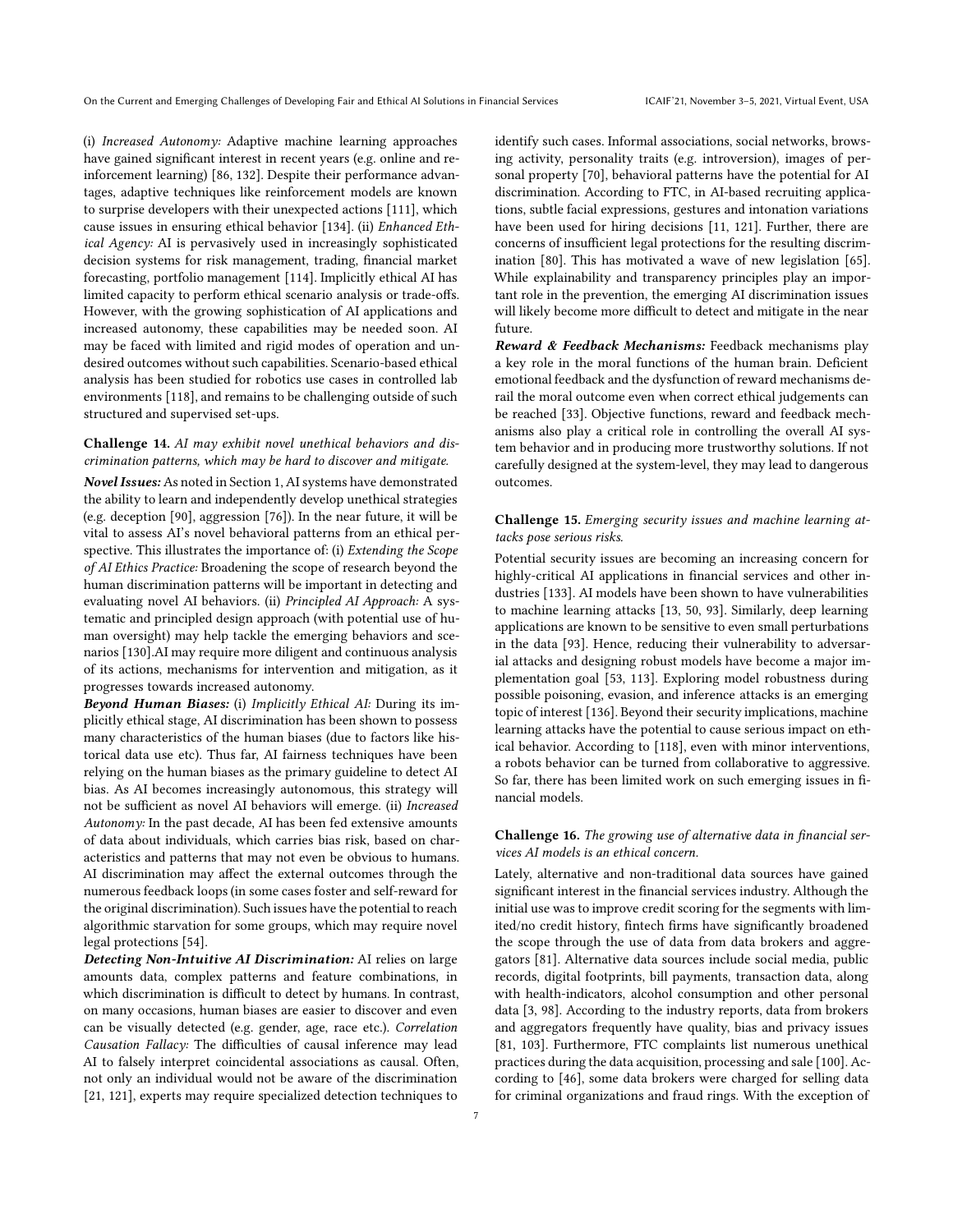the latest CCPA and CPRA requirements (for data brokers to register with the state), the regulatory oversight over broker data is extremely limited/non-existent, which remains as a serious concern. The use of alternative data sources in AI and machine learning models poses serious threats to ethical AI.

#### Challenge 17. The lack of ethical design practices in the current and next-generation AI applications may be a bigger problem than the long list of technical challenges.

Ethics ties to other critically important topics in AI like causality and rationality [\[52](#page-8-66), [105\]](#page-8-67). According to Pearl, AI's long-term progress will be limited beyond simple analysis without causality [\[95](#page-8-68)]. Combined with the unpredictability of the emerging autonomous agents, these factors ensure that AI ethics will remain as a serious challenge in the near future. However, AI is pervasively used in critical functions in countless applications in many industries. The lack of ethical design considerations in the current and next-generation AI applications is a greater concern than the technical challenges.

#### <span id="page-7-2"></span>4 CONCLUSIONS & OUTLOOK

AI and model development teams face numerous issues in ethical AI solution development, tied to the complexity of the underlying ethics concepts, design complexities, implementation issues, shortage of supporting tools, as well as organizational obstacles. This paper aims to highlight the overarching themes and challenges of building ethical AI solutions in financial services. It aims to bring awareness to the issues and start industry-wide conversations on the potential solution paths.

Analyzing the practical challenges considerations enables a number of observations towards actionable steps and solution opportunities: (i) Due to the unpredictability of AI, ethical design practices need to be implemented pervasively across all models and applications. Current ethics scope for AI deployments is limited and needs to be extended both in terms of the principles and the application scope. (ii) Defining what is ethical behavior for a broader range of applications requires industry-level discussions and collaboration with regulators and academic experts. (iii) Regulations and novel regulatory frameworks are essential in ensuring and enforcing the desired behavior. Without regulations it is really difficult to reach any ethics goals in the financial services industry. (iv) AI and model development organizations face significant issues because of the gap between high-level guidelines and the AI applications. Firm-wide AI ethics frameworks (similar to risk frameworks), ethics guidelines, processes, standards, tools, methodologies, organizational constructs are needed. (v) AI development teams have limited power in their efforts to develop more ethical solutions. Organizational adjustments and support are essential in ensuring the success of such efforts. (vi) Finally, emerging issues pose serious difficulties in the design of next generation AI applications. They require innovative solutions and collaboration across industry, academia and regulators.

#### REFERENCES

- <span id="page-7-23"></span>[1] ACM US Public Policy Council. 2017. Statement on Algorithmic Transparency and Accountability.
- <span id="page-7-30"></span>AI Now Institute. 2019. Discriminating Systems.
- <span id="page-7-36"></span>[3] Aite and Experian. 2018. Alternative Data Across the Loan Life Cycle.
- <span id="page-7-27"></span>[4] Colin Allen, Gary Varner, and Jason Zinser. 2000. Prolegomena to any future artificial moral agent. J. Exp. Theor. AI 12, 3 (2000), 251-61. https://doi.org/10.[1080/09528130050111428](https://doi.org/10.1080/09528130050111428)
- <span id="page-7-8"></span>[5] Michael Anderson and Susan Leigh Anderson. 2007. Machine Ethics. AAAI Mag. 28, 4 (2007), 15–26. https://doi.org/10.[1609/aimag](https://doi.org/10.1609/aimag.v28i4.2065).v28i4.2065
- <span id="page-7-28"></span>[6] Michael Anderson and Susan Leigh Anderson. 2018. GenEth. Paladyn 9, 1 (2018), 337–57. https://doi.org/10.[1515/pjbr-2018-0024](https://doi.org/10.1515/pjbr-2018-0024)
- <span id="page-7-20"></span> $\left[ 7\right]$ Susan Leigh Anderson. 2008. ics" and machine metaethics. AI Soc. 22, 4 (2008), 477–93. https://doi.org/10.[1007/s00146-007-0094-5](https://doi.org/10.1007/s00146-007-0094-5)
- <span id="page-7-5"></span>[8] Xavier Ferrer Aran, Jose M. Such, and Natalia Criado. 2019. Attesting Biases and Discrimination using Language Semantics. In AAMAS Workshop on Responsible Artificial Intelligence Agents. 9 pages. arXiv[:1909.04386](https://arxiv.org/abs/1909.04386) [cs.AI]
- <span id="page-7-31"></span>[9] Samuel Assefa, Danial Dervovic, Mahmoud Mahfouz, Prashant Reddy, and Manuela Veloso. 2019. Generating Synthetic Data in Finance. In NeurIPS Workshop on AI for Financial Services. 10 pages. [https://doi](https://doi.org/10.2139/ssrn.3634235).org/10.2139/ssrn.3634235
- <span id="page-7-9"></span>[10] Edmond Awad et al. 2018. The Moral Machine experiment. Nature 563, 7729 (2018), 59–64. https://doi.org/10.[1038/s41586-018-0637-6](https://doi.org/10.1038/s41586-018-0637-6)
- <span id="page-7-33"></span>[11] Patricia Barnes. 2020. EPIC Asks FTC To Regulate Use Of AI In Pre-Employment Screenings. (2020).
- <span id="page-7-19"></span>[12] Solon Barocas and Andrew D Selbst. 2016. Big Data's Disparate Impact. Calif. Law Rev. 104 (2016), 671–732. https://doi.org/10.[15779/Z38BG31](https://doi.org/10.15779/Z38BG31)
- <span id="page-7-35"></span>[13] Marco Barreno, Blaine Nelson, Anthony D. Joseph, and J. D. Tygar. 2010. Mach. Learn. 81, 2 (2010), 121-48. https://doi.org/10.[1007/s10994-010-5188-5](https://doi.org/10.1007/s10994-010-5188-5)
- <span id="page-7-21"></span>[14] Daniel M. Bartels et al. 2015. Moral Judgment and Decision Making. In Handbook of Judgment and Decision Making, G. Keren and G. Wu (Eds.). Wiley Blackwell, Chichester, UK, Chapter 17, 478–515.
- <span id="page-7-26"></span>[15] BCBS SIG. 2019. Industry workshop on the governance and oversight of artificial intelligence and machine learning in financial services.
- <span id="page-7-24"></span>[16] Rachel K. E. Bellamy et al. 2018. AI Fairness 360. arXiv[:1810.01943](https://arxiv.org/abs/1810.01943)
- <span id="page-7-22"></span>[17] Leo Benedictus. 2018. Look at me. Guardian (2018).
- <span id="page-7-13"></span>[18] Richard Berk, Hoda Heidari, Shahin Jabbari, Michael Kearns, and Aaron Roth. 2021. Fairness in Criminal Justice Risk Assessments. Sociol. Meth. Res. 50, 1 (2021), 3–44. https://doi.org/10.[1177/0049124118782533](https://doi.org/10.1177/0049124118782533)
- <span id="page-7-7"></span>[19] Ananya Borgohain. 2018. Leveraging Tech: How Facebook, SMS and GPS can determine if you are a reliable loan applicant. India Times (2018).
- <span id="page-7-14"></span>[20] Nick Bostrom and Eliezer Yudkowsky. 2011. Ethics of AI. In Handbook of AI, William Ramsey and Keith Frankish (Eds.). Cambridge, Chapter 15, 316–34.
- <span id="page-7-32"></span>[21] danah boyd, Karen Levy, and Alice Marwick. 2014. The Networked Nature of Algorithmic Discrimination. In Data and Discrimination, Seeta Peña Gangadharan (Ed.). Open Technology Institute, Chapter 11, 53–7.
- <span id="page-7-6"></span>[22] Ross P. Buckley et al. 2019. The Dark Side of Digital Financial Transformation. [https://doi](https://doi.org/10.2139/ssrn.3478640).org/10.2139/ssrn.3478640
- <span id="page-7-29"></span>[23] Ross P. Buckley, Dirk A. Zetzsche, Douglas W. Arner, and Brian Tang. 2021. Regulating AI in Finance. Sydney Law Rev. 43 (2021), 43–81.
- <span id="page-7-4"></span>[24] Joy Buolamwini and Timnit Gebru. 2018. Gender Shades. In Proceedings of the 1st Conference on Fairness, Accountability and Transparency, Vol. 81. PMLR, 77– 91.
- <span id="page-7-3"></span>[25] Bureau of Consumer Financial Protection. 2020. Fair Lending Report.
- <span id="page-7-10"></span>[26] K. C. Calman. 2004. Evolutionary Ethics. J. Med. Ethics 30 (2004), 366–70. [https://doi](https://doi.org/10.1136/jme.2002.003582).org/10.1136/jme.2002.003582
- <span id="page-7-0"></span>[27] Longbing Cao. 2020. AI in Finance. [https://doi](https://doi.org/10.2139/ssrn.3647625).org/10.2139/ssrn.3647625
- <span id="page-7-11"></span>[28] Joseph A Carrese and Jeremy Sugarman. 2006. The Inescapable Relevance of Bioethics for the Practicing Clinician. Medical Ethics 130, 6 (2006), P1864–72. https://doi.org/10.[1378/chest](https://doi.org/10.1378/chest.130.6.1864).130.6.1864
- <span id="page-7-1"></span>[29] Cristiano Castelfranchi. 2000. Artificial liars. Ethics Inf. Tech. 2, 2 (2000), 113–9. https://doi.org/10.[1023/A:1010025403776](https://doi.org/10.1023/A:1010025403776)
- <span id="page-7-25"></span>[30] CFTC. 2019. A Primer on AI in Financial Markets.
- <span id="page-7-17"></span>[31] Alexandra Chouldechova. 2017. Fair prediction with disparate impact: A study of bias in recidivism prediction instruments. arXiv[:1703.00056](https://arxiv.org/abs/1703.00056) [stat.AP]
- <span id="page-7-12"></span>[32] Alexandra Chouldechova and Aaron Roth. 2020. A Snapshot of the Frontiers of Fairness in Machine Learning. Commun. ACM 63, 5 (2020), 82—9. https://doi.org/10.[1145/3376898](https://doi.org/10.1145/3376898)
- <span id="page-7-34"></span>[33] Maaike Cima, Franca Tonnaer, and Marc D. Hauser. 2010. Psychopaths know right from wrong but don't care. Soc. Cogn. Affect. Neur. 5, 1 (2010), 59–67. https://doi.org/10.[1093/scan/nsp051](https://doi.org/10.1093/scan/nsp051)
- <span id="page-7-18"></span>[34] Sam Corbett-Davies and Sharad Goel. 2018. The Measure and Mismeasure of Fairness. arXiv[:1808.00023](https://arxiv.org/abs/1808.00023) [cs.CY]
- <span id="page-7-16"></span>[35] Rachel Cummings, Varun Gupta, Dhamma Kimpara, and Jamie Morgenstern. 2019. On the Compatibility of Privacy and Fairness. In Adjunct Publication of the 27th Conference on User Modeling, Adaptation and Personalization (Larnaca, Cyprus) (UMAP'19 Adjunct). 309–15. https://doi.org/10.[1145/3314183](https://doi.org/10.1145/3314183.3323847).3323847
- <span id="page-7-15"></span>[36] Alexander D'Amour, Hansa Srinivasan, James Atwood, Pallavi Baljekar, D. Sculley, and Yoni Halpern. 2020. Fairness is Not Static. In Proceedings of the 2020 Conference on Fairness, Accountability, and Transparency (Barcelona, Spain) (FAT\* '20). 525—34. https://doi.org/10.[1145/3351095](https://doi.org/10.1145/3351095.3372878).3372878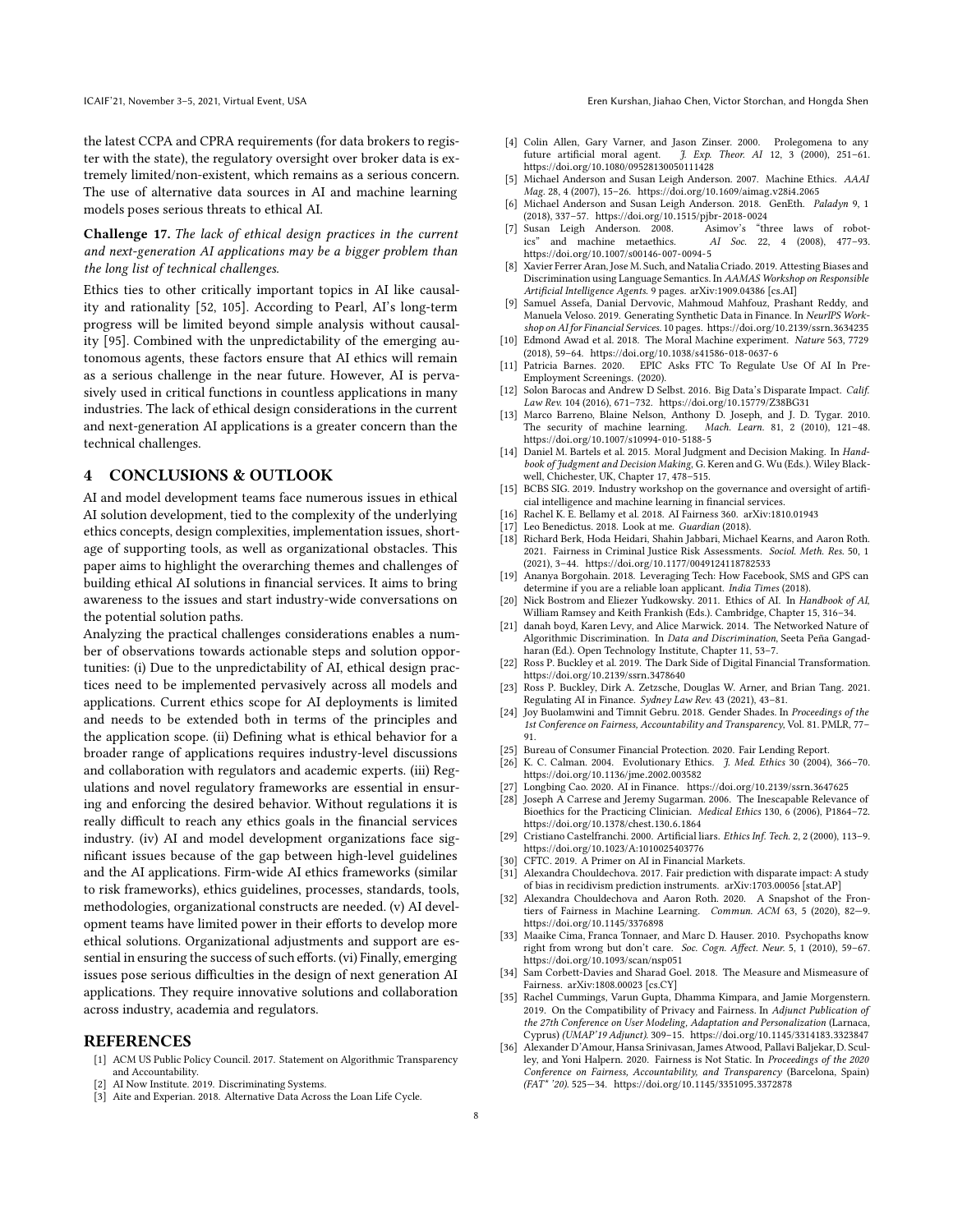On the Current and Emerging Challenges of Developing Fair and Ethical AI Solutions in Financial Services ICAIF'21, November 3-5, 2021, Virtual Event, USA

- <span id="page-8-35"></span>[37] Michael Davis, Andrew Kumiega, and Ben Van Vliet. 2013. Ethics, Finance, and Automation. Sci. Eng. Ethics 19, 3 (2013), 851-74. https://doi.org/10.[1007/s11948-012-9412-5](https://doi.org/10.1007/s11948-012-9412-5)
- <span id="page-8-46"></span>[38] Deloitte. 2019. Regulating AI in the Banking Space.<br>[39] Deloitte. 2020. A Moral License for AI
- <span id="page-8-44"></span>Deloitte. 2020. A Moral License for AI.
- <span id="page-8-0"></span> $\left[\begin{smallmatrix}40\end{smallmatrix}\right]$  Deloitte. 2020. Thriving in the Era of Pervasive AI.  $\left[\begin{smallmatrix}41\end{smallmatrix}\right]$  Finale Doshi-Velez et al. 2017. Accountabilit
- <span id="page-8-49"></span>Accountability of AI Under the Law. [https://doi](https://doi.org/10.2139/ssrn.3064761).org/10.2139/ssrn.3064761 arXiv[:1711.01134](https://arxiv.org/abs/1711.01134)
- <span id="page-8-25"></span>[42] Michael D. Ekstrand, Rezvan Joshaghani, and Hoda Mehrpouyan. 2018. Privacy for All. In Proceedings of the 1st Conference on Fairness, Accountability and Transparency, Vol. 81. PMLR, 35–47.
- <span id="page-8-7"></span>[43] Ernst and Young. 2019. Global FinTech Adoption Index.
- <span id="page-8-45"></span>[44] EU AI HLEG. 2019. Ethics Guidelines for Trustworthy AI.
- <span id="page-8-38"></span>[45] Ariel Ezrachi and Maurice E. Stucke. 2017. AI & Collusion. U. Ill. Law Rev. (2017), 1775–1810.
- <span id="page-8-65"></span>[46] Federal Trade Commission. 2015. FTC Charges Data Brokers with Helping Scammer Take More Than \$7 Million from Consumers' Accounts.
- <span id="page-8-18"></span><span id="page-8-6"></span>[47] FINRA. 2020. AI in the Securities Industry. , 20 pages. [48] Jessica Fjeld, Nele Achten, Hannah Hilligoss, Adam Nagy, and Madhulika Srikumar. 2020. Principled AI. [https://doi](https://doi.org/10.2139/ssrn.3518482).org/10.2139/ssrn.3518482
- <span id="page-8-21"></span>[49] Sorelle A. Friedler, Carlos Scheidegger, and Suresh Venkatasubramanian. 2021. The (Im)possibility of Fairness. Commun. ACM 64, 4 (2021), 136–43. https://doi.org/10.[1145/3433949](https://doi.org/10.1145/3433949)
- <span id="page-8-58"></span>[50] Frontier of Humanity Institute. 2018. Malicious AI Use Forecasting, Prevention, Mitigation.
- <span id="page-8-41"></span>[51] Future of Life Institute. 2017. Asilomar AI Principles.
- <span id="page-8-66"></span>[52] James Gips. 1995. Towards the Ethical Robot. In Android Epistemology, Kenneth M. Ford, Clark Glymour, and Patrick Hayes (Eds.). AAAI, Chapter 12, 243– 52.
- <span id="page-8-60"></span>[53] Ian Goodfellow, Jonathon Shlens, and Christian Szegedy. 2015. Explaining & Harnessing Adversarial Examples. In ICLR.
- <span id="page-8-55"></span>[54] Susan Grover. 1995–6. The Business Necessity Defense in Disparate Impact Discrimination Cases. Georgia Law Rev. 30 (1995–6), 387–430.
- <span id="page-8-8"></span>[55] Imran Gulamhuseinwala et al. 15. FinTech is Gaining Traction and Young, High-Income Users are the Early Adopters. *J. Finan. Perspect.* 3, 3 (15), 16–23.<br>David Gunning and David Aha. 2019. DARPA's Explainable Ar-
- <span id="page-8-24"></span>[56] David Gunning and David Aha. 2019.<br>tificial Intelligence (XAI) Program. tificial Intelligence (2019), 44-58. https://doi.org/10.[1609/aimag](https://doi.org/10.1609/aimag.v40i2.2850).v40i2.2850
- <span id="page-8-27"></span>[57] Thilo Hagendorff. 2020. The Ethics of AI Ethics. Minds Mach. 30, 1 (2020), 99–120. https://doi.org/10.[1007/s11023-020-09517-8](https://doi.org/10.1007/s11023-020-09517-8)
- <span id="page-8-36"></span>[58] Alexa Hagerty and Igor Rubinov. 2019. Global AI Ethics. arXiv[:1907.07892](https://arxiv.org/abs/1907.07892) [cs.CY]
- <span id="page-8-19"></span>[59] Karen Hao. 2019. This is How AI Bias Really Happens. MIT Tech. Rev. (2019). [60] Sarah Holland, Ahmed Hosny, Sarah Newman, Joshua Joseph, and Kasia
- <span id="page-8-34"></span>Chmielinski. 2018. The Dataset Nutrition Label. arXiv[:1805.03677](https://arxiv.org/abs/1805.03677) [cs.DB] [61] Sara Hooker, Nyalleng Moorosi, Gregory Clark, Samy Bengio, and Emily Den-
- <span id="page-8-33"></span><span id="page-8-30"></span>ton. 2020. Characterising Bias in Compressed Models. arXiv[:2010.03058](https://arxiv.org/abs/2010.03058) [62] Lily Hu, Nicole Immorlica, and Jennifer Wortman Vaughan. 2019. The Disparate Effects of Strategic Manipulation. In Proceedings of the Conference on Fairness, Accountability, and Transparency (Atlanta, GA) (FAT\* '19). 259–268.
- <span id="page-8-1"></span>https://doi.org/10.[1145/3287560](https://doi.org/10.1145/3287560.3287597).3287597 [63] Elle Hunt. 2016. Tay, Microsoft's AI chatbot, gets a crash course in racism from Twitter. Guardian (2016).
- <span id="page-8-40"></span>[64] IEEE Global Initiative on Ethics of Autonomous and Intelligent Systems. 2017. Ethically Aligned Design — Version II. (2017).
- <span id="page-8-48"></span>[65] Illinois General Assembly. 2020. Public Act 101-0260: Artificial Intelligence Video Interview Act.
- <span id="page-8-13"></span>[66] Anna Jobin, Marcello Ienca, and Effy Vayena. 2019. The global landscape of AI ethics guidelines. Nat. Mach. Intell. 1, 9 (2019), 389-99. https://doi.org/10.[1038/s42256-019-0088-2](https://doi.org/10.1038/s42256-019-0088-2)
- <span id="page-8-14"></span>[67] Guy Kahane. 2015. Sidetracked by trolleys. Soc. Neurosci. 10, 5 (2015), 551–60. https://doi.org/10.[1080/17470919](https://doi.org/10.1080/17470919.2015.1023400).2015.1023400
- <span id="page-8-37"></span>[68] Tero Karppi and Kate Crawford. 2016. rithms and the Hack Crash. Theory Culture Soc. 33, 1 (2016), 73–92. https://doi.org/10.[1177/0263276415583139](https://doi.org/10.1177/0263276415583139)
- [69] Harmanpreet Kaur, Harsha Nori, Samuel Jenkins, Rich Caruana, Hanna Wallach, and Jennifer Wortman Vaughan. 2020. Interpreting Interpretability. In Proceedings of the 2020 CHI Conference on Human Factors in Computing Systems (Honolulu, HI) (CHI '20). 1–14. https://doi.org/10.[1145/3313831](https://doi.org/10.1145/3313831.3376219).3376219
- <span id="page-8-56"></span>[70] Kinga Kita and Łukasz Kidziński. 2019. Google Street View image of a house predicts car accident risk of its resident. arXiv[:1904.05270](https://arxiv.org/abs/1904.05270) [stat.AP]
- <span id="page-8-26"></span>[71] Jon Kleinberg, Sendhil Mullainathan, and Manish Raghavan. 2017. Inherent Trade-Offs in the Fair Determination of Risk Scores. In 8th Innovations in Theoretical Computer Science Conference (ITCS 2017), Christos H. Papadimitriou (Ed.), Vol. 67. Schloss Dagstuhl, Dagstuhl, Germany, 43:1–23. https://doi.org/10.[4230/LIPIcs](https://doi.org/10.4230/LIPIcs.ITCS.2017.43).ITCS.2017.43
- <span id="page-8-5"></span>[72] Will Knight. 2019. The Apple Card Didn't 'See' Gender. Wired (2019).
- <span id="page-8-12"></span>[73] KPMG. 2018. Forging the Future.
- <span id="page-8-20"></span>[74] Eren Kurshan, Hongda Shen, and Jiahao Chen. 2020. Towards Self-Regulating AI. In Proceedings of the First ACM International Conference on AI in Finance (ICAIF '20). Article 49, 8 pages. https://doi.org/10.[1145/3383455](https://doi.org/10.1145/3383455.3422564).3422564
- <span id="page-8-29"></span>Matt J Kusner, Joshua Loftus, Chris Russell, and Ricardo Silva. 2017. Counterfactual Fairness. In Advances in Neural Information Processing Systems, Vol. 30. 4066–76.
- <span id="page-8-54"></span>[76] Joel Z. Leibo, Vinicius Zambaldi, Marc Lanctot, Janusz Marecki, and Thore Graepel. 2017. Multi-Agent Reinforcement Learning in Sequential Social Dilemmas. In Proceedings of the 16th Conference on Autonomous Agents and MultiAgent Systems (São Paulo, Brazil) (AAMAS '17). Richland, SC, 464–473.
- <span id="page-8-3"></span>[77] Ron Lieber. 2009. American Express Kept a (Very) Watchful Eye on Charges. New York Times (2009).
- <span id="page-8-22"></span>Alex John London. 2019. AI and Black-Box Medical Decisions. Hastings Center Rep. 49, 1 (2019), 15–21. [https://doi](https://doi.org/10.1002/hast.973).org/10.1002/hast.973
- <span id="page-8-16"></span>[79] David Madras, Elliot Creager, Toniann Pitassi, and Richard Zemel. 2018. Learning Adversarially Fair and Transferable Representations. In Proceedings of the 35th International Conference on Machine Learning, Vol. 80. PMLR, 3384–93.
- <span id="page-8-57"></span>[80] Monique Mann and Tobias Matzner. 2019. Challenging algorithmic profiling. Big Data Soc. 6, 2 (2019), 11 pages. https://doi.org/10.[1177/2053951719895805](https://doi.org/10.1177/2053951719895805)
- <span id="page-8-61"></span>[81] Kirsten E. Martin. 2015. Ethical Issues in the Big Data Industry. MIS Q. Exec. 14, 2 (2015), 19 pages.
- <span id="page-8-52"></span>[82] McKinsey. 2017. The Evolution of Model Risk Management.
- <span id="page-8-17"></span>[83] Ninareh Mehrabi et al. 2021. A Survey on Bias and Fairness in Machine Learning. ACM Comput. Surv. 54, 6, Article 115 (July 2021), 35 pages. https://doi.org/10.[1145/3457607](https://doi.org/10.1145/3457607)
- <span id="page-8-28"></span>[84] Smitha Milli, John Miller, Anca D. Dragan, and Moritz Hardt. 2019. The Social Cost of Strategic Classification. In Proceedings of the Conference on Fairness, Accountability, and Transparency (Atlanta, GA) (FAT\* '19). 230—9. https://doi.org/10.[1145/3287560](https://doi.org/10.1145/3287560.3287576).3287576
- <span id="page-8-42"></span>[85] Brent Mittelstadt. 2019. Principles Alone Can't Guarantee Ethical AI. Nat. Mach. Intell. (2019). https://doi.org/10.[1038/s42256-019-0114-4](https://doi.org/10.1038/s42256-019-0114-4)
- <span id="page-8-53"></span>[86] Volodymyr Mnih et al. 2015. Human-level control through deep reinforcement learning. Nature 518, 7540 (2015), 529–33. https://doi.org/10.[1038/nature14236](https://doi.org/10.1038/nature14236)
- <span id="page-8-43"></span>[87] Vincent C. Müller. 2020. Ethics of AI and Robotics. In Encycl. Phil., Edward N. Zalta (Ed.). Stanford.
- <span id="page-8-50"></span>[88] Madhumita Murgia and Siddarth Shrikanth. 2019. How Big Tech is struggling with the ethics of AI. Finan. Times (2019).
- <span id="page-8-31"></span>[89] Arvind Narayanan. 2018. 21 Fairness Definitions and Their Politics. FAT\* (2018).
- <span id="page-8-2"></span>[90] Pilib ÓBroin and Colm O'Riordan. 2007. An evolutionary approach to deception in multi-agent systems. AI Rev. 27, 4 (2007), 257–71. https://doi.org/10.[1007/s10462-008-9080-7](https://doi.org/10.1007/s10462-008-9080-7)
- <span id="page-8-47"></span>[91] OCC Bulletin 2020-59. 2020. National Bank and Federal Savings Association Digital Activities: Advance Notice of Proposed Rulemaking.
- <span id="page-8-39"></span>[92] OECD Report 2019. OECD Principles on AI.
- <span id="page-8-59"></span>[93] Nicolas Papernot et al. 2017. Practical Black-Box Attacks against Machine Learning. In Proceedings of the 2017 ACM Asia Conference on Computer and Communications Security (Abu Dhabi, UAE) (ASIA CCS '17). 506–19. https://doi.org/10.[1145/3052973](https://doi.org/10.1145/3052973.3053009).3053009
- <span id="page-8-32"></span>[94] Samir Passi and Solon Barocas. 2019. Problem Formulation and Fairness. In Proceedings of the Conference on Fairness, Accountability, and Transparency (Atlanta, GA) (FAT\* '19). 39–48. https://doi.org/10.[1145/3287560](https://doi.org/10.1145/3287560.3287567).3287567
- <span id="page-8-68"></span>Judea Pearl. 2018. The Book of Why. Basic Books.
- <span id="page-8-9"></span>[96] Tarunima Prabhakar. 2020. A new era for credit scoring. Berkeley Center for Long-Term Cybersecurity.
- <span id="page-8-15"></span>[97] Jesse Prinz. 2009. The Emotional Construction of Morals. Oxford Scholarship. https://doi.org/10.[1093/acprof:oso/9780199571543](https://doi.org/10.1093/acprof:oso/9780199571543.001.0001).001.0001
- <span id="page-8-62"></span>[98] A. Ram and M. Murgia. 2019. Data Brokers. Finan. Times (2019).
- <span id="page-8-4"></span>Edith Ramirez, Julie Brill, Maureen K. Ohlhausen, and Terrell McSweeny. 2016. Big Data: A Tool for Inclusion or Exclusion? Federal Trade Commission.
- <span id="page-8-64"></span>[100] Edith Ramirez, Julie Brill, Maureen K. Ohlhausen, Joshua D. Wright, and Terrell McSweeny. 2014. Data Brokers: A Call for Transparency and Accountability. Federal Trade Commission.
- <span id="page-8-11"></span>[101] Stephen Rea. 2020. A Survey of Fair and Responsible ML and AI: Implications of Consumer Financial Services. , 39 pages. [https://doi](https://doi.org/10.2139/ssrn.3527034).org/10.2139/ssrn.3527034
- <span id="page-8-10"></span>[102] Joel Rebello and Saloni Shukla. 2017. Forget credit rating, your social media posts may decide whether you will get a loan or not. Econ. Times (India) (2017).
- <span id="page-8-63"></span>[103] Theodore Rostow. 2017. What Happens When an Acquaintance Buys Your Data?: A New Privacy Harm in the Age of Data Brokers. Yale J. Regulat. 34, 2 (2017), 667–707. [https://doi](https://doi.org/10.2139/ssrn.2870044).org/10.2139/ssrn.2870044
- <span id="page-8-23"></span>[104] Cynthia Rudin. 2019. Stop explaining black box machine learning models for high stakes decisions and use interpretable models instead. Nat. Mach. Intell. 1 (2019), 206–15. https://doi.org/10.[1038/s42256-019-0048-x](https://doi.org/10.1038/s42256-019-0048-x)
- <span id="page-8-67"></span>[105] S. Russel. 1997. Rationality and Intelligence. Springer, Found. Rat. Agency (1997).
- <span id="page-8-51"></span>[106] R. Sandler et al. 2019. Building Data & AI Ethics Comm'ts. Accenture (2019).